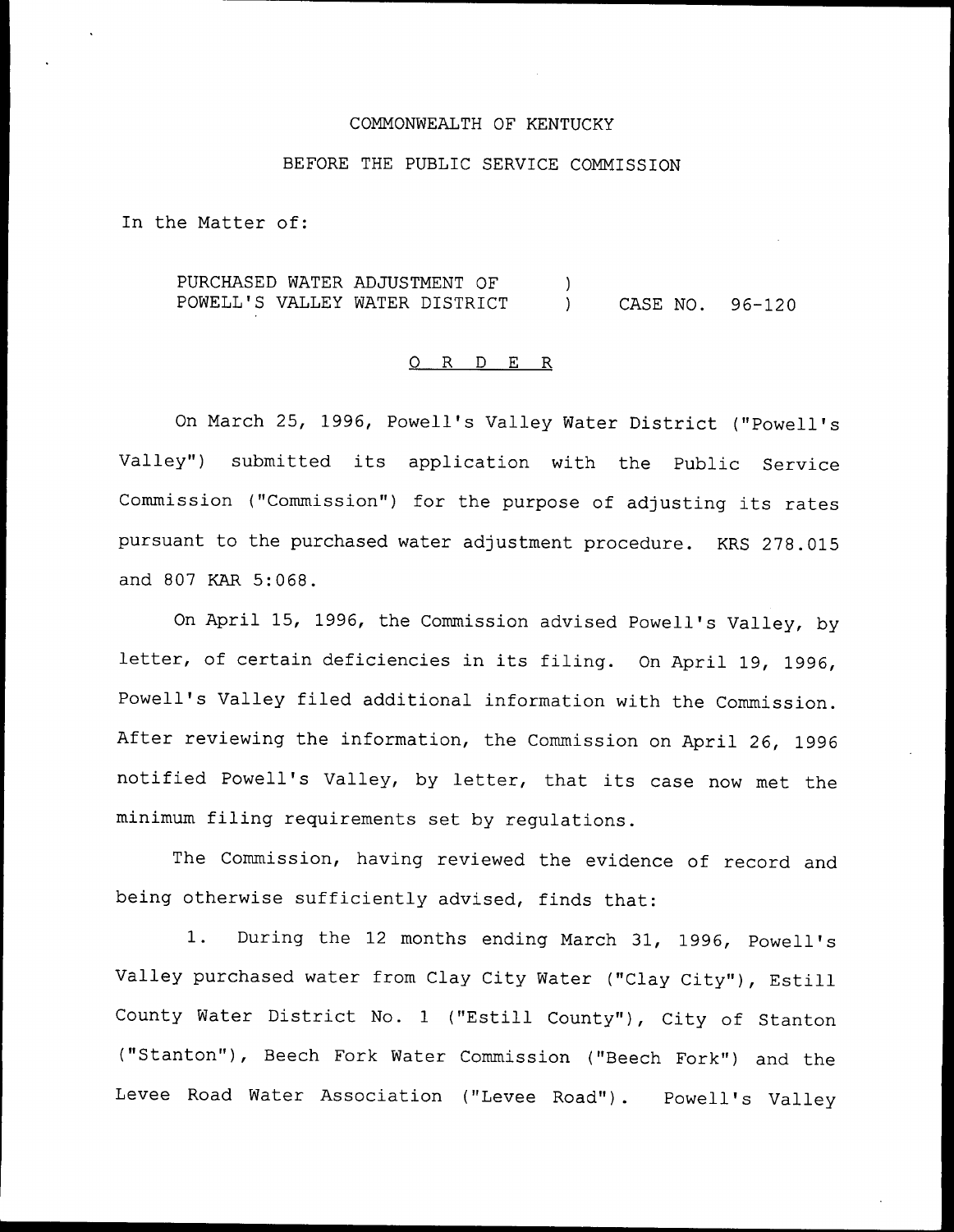purchased 88,857,430 gallons of water during this period and sold 72,285,040 gallons. During the test year Powell's Valley began purchasing virtually all of its water from Beech Fork.

2. During the period of April 1995 through July 1995, Powell's Valley purchased 15,335, 600 gallons of water from Clay City at a rate of \$1.29 per 1,000 gallons. Since Powell's Valley no longer purchases water from Clay City, these purchases have been added to the adjusted amount that Powell's Valley will purchase from Beech Fork.

3. During the period of April 1995 through December 1995, Powell's Valley purchased 8,949,000 gallons of water from Estill County at a rate of  $$1.85$  per 1,000 gallons. These purchases have also been added to the adjusted amount that Powell's Valley will purchase from Beech Fork.

4. Powell's Valley purchased 5,187,000 gallons of water at <sup>a</sup> rate of \$1.33 per 1,000 gallons from Stanton during the period of April 1995 through October 1995. Powell's Valley no longer purchases water from Stanton and 5,187,000 gallons have been added to the adjusted amount that Powell's Valley will purchase from Beech Fork.

5. Powell's Valley purchased 235,830 gallons of water from Levee Road during the test year at a rate of \$3.00 per 1,000 gallons. Powell's Valley stated that Levee Road has increased its wholesale rate from  $$3.00$  to  $$3.33$  per 1,000 gallons. The

 $-2-$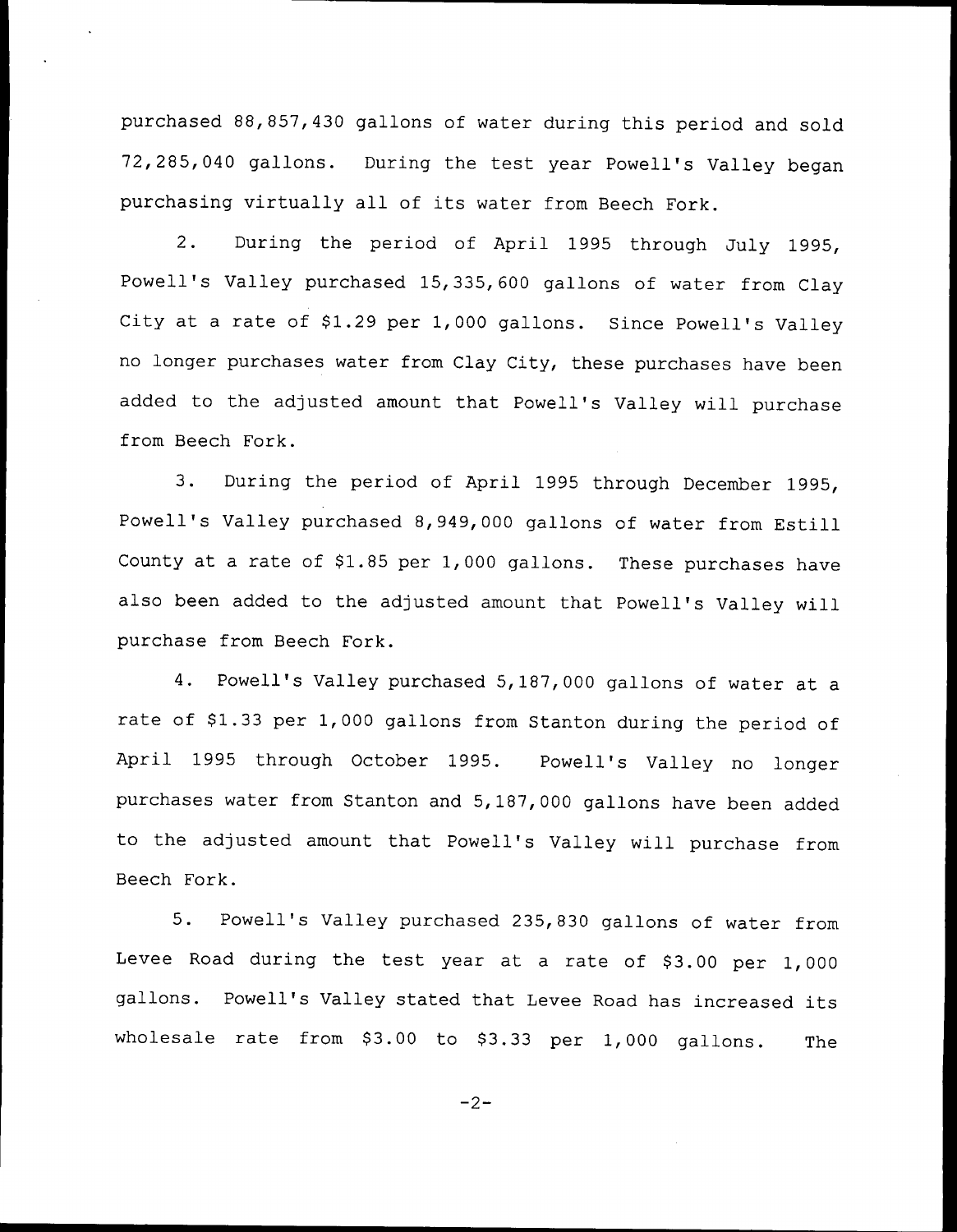Commission cannot find documentation that it has approved the rate of \$3.33; therefore, this issue will be further investigated. For the purpose of this case, the increase of  $$0.33$  per 1,000 gallons increases Powell's Valley's purchased water costs by only \$77.82 annually and does not change the purchased water adjustment granted in this case.

6. During the test year, Powell's Valley purchased 59, 150, 000 gallons of water from Beech Fork at a rate of \$1.30 per 1,000 gallons. Beech Fork has notified Powell's Valley that effective April 1996, it will increase its wholesale rate by \$0.022 per 1,000 gallons to pass on the Kentucky River Authority ("KRA") assessment fee.

7. Beech Fork additionally backbilled Powell's Valley at <sup>a</sup> rate of \$0.022 per 1,000 gallons for water sold during the period of August 1995 through March 1996 for the KRA assessment fee. This results in Powell's Valley owing Beech Fork \$1,326.82 for prior service rendered.

8. Based on the decrease in costs that has resulted in Powell's Valley buying most of its water from Beech Fork and taking into consideration the \$0.022 per 1,000 gallon increase from Beech Fork, Powell's Valley purchased water costs will decrease \$2, 974.53 which results in a purchased water adjustment decrease of  $$0.04$  per

 $-3-$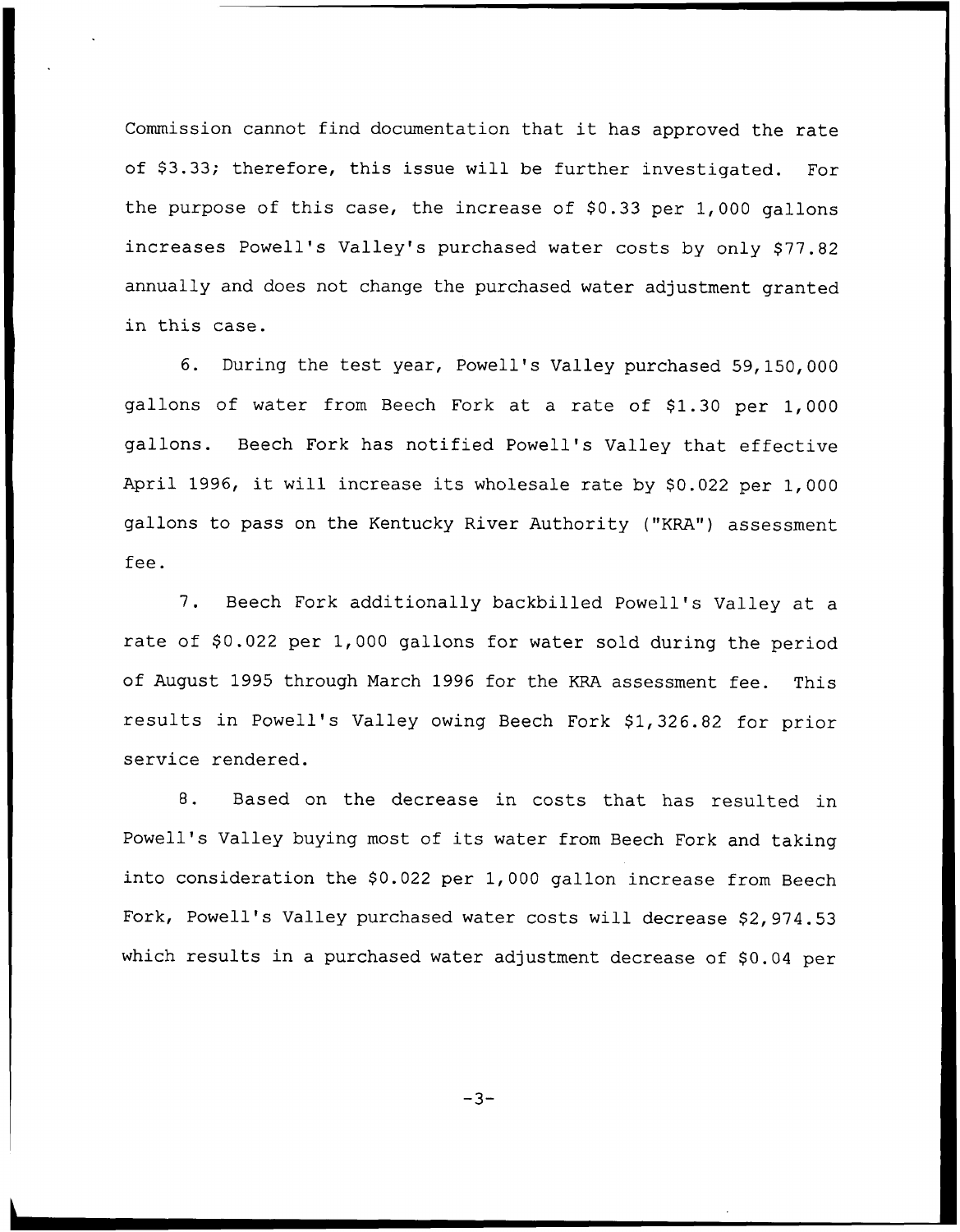1, 000 gallons. The calculations which show this adjustment are set out in Appendix B.

9. Based on an average monthly usage of 5,000 gallons, the average bill of Powell's Valley's customers will decrease \$0.20 from \$26.48 to \$26.28, or 1.0 percent.

10. Powell's Valley should be allowed to assess its customers a surcharge of \$0.22 per 1,000 gallons for one month or until \$ 1,326.82 is collected, which is the amount owed Beech Fork for prior purchases.

11. The purchased water adjustment decrease of \$0.04 per 1,000 gallons, the surcharge of \$0.22 per 1,000 gallons and the rates in Appendix A, attached hereto and incorporated herein, are fair, just, and reasonable and should be approved.

IT IS THEREFORE ORDERED that:

1. The purchased water adjustment decrease of \$0.04 per 1,000 gallons, the surcharge of \$0.22 per 1,000 gallons and the rates in Appendix <sup>A</sup> are approved for Powell's Valley April billing.

2. Powell's Valley shall assess the surcharge of \$0.22 per 1,000 gallons for one month or until \$1,326.82 is collected, after which time it shall cease to assess the surcharge.

3. Within <sup>30</sup> days of the date of this Order, Powell's Valley shall file revised tariffs setting out the rates approved herein.

$$
-4-
$$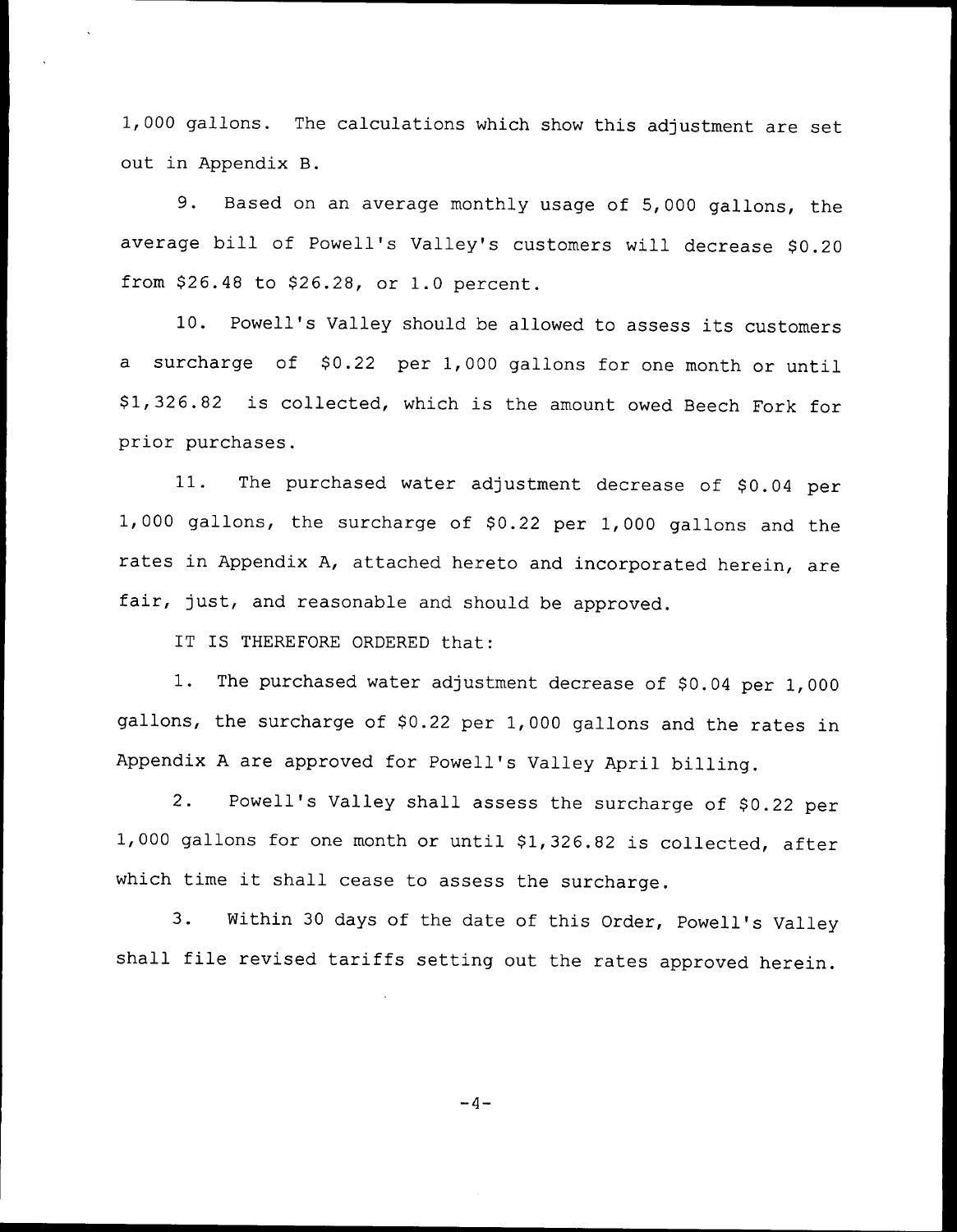Done at Frankfort, Kentucky, this 20th day of Nay, 1996,

PUBLIC SERVICE COMMISSION

Breathits Chai*l*rman

1Gman Vice

ATTEST:

 $M_{\star}$ 

Executive Director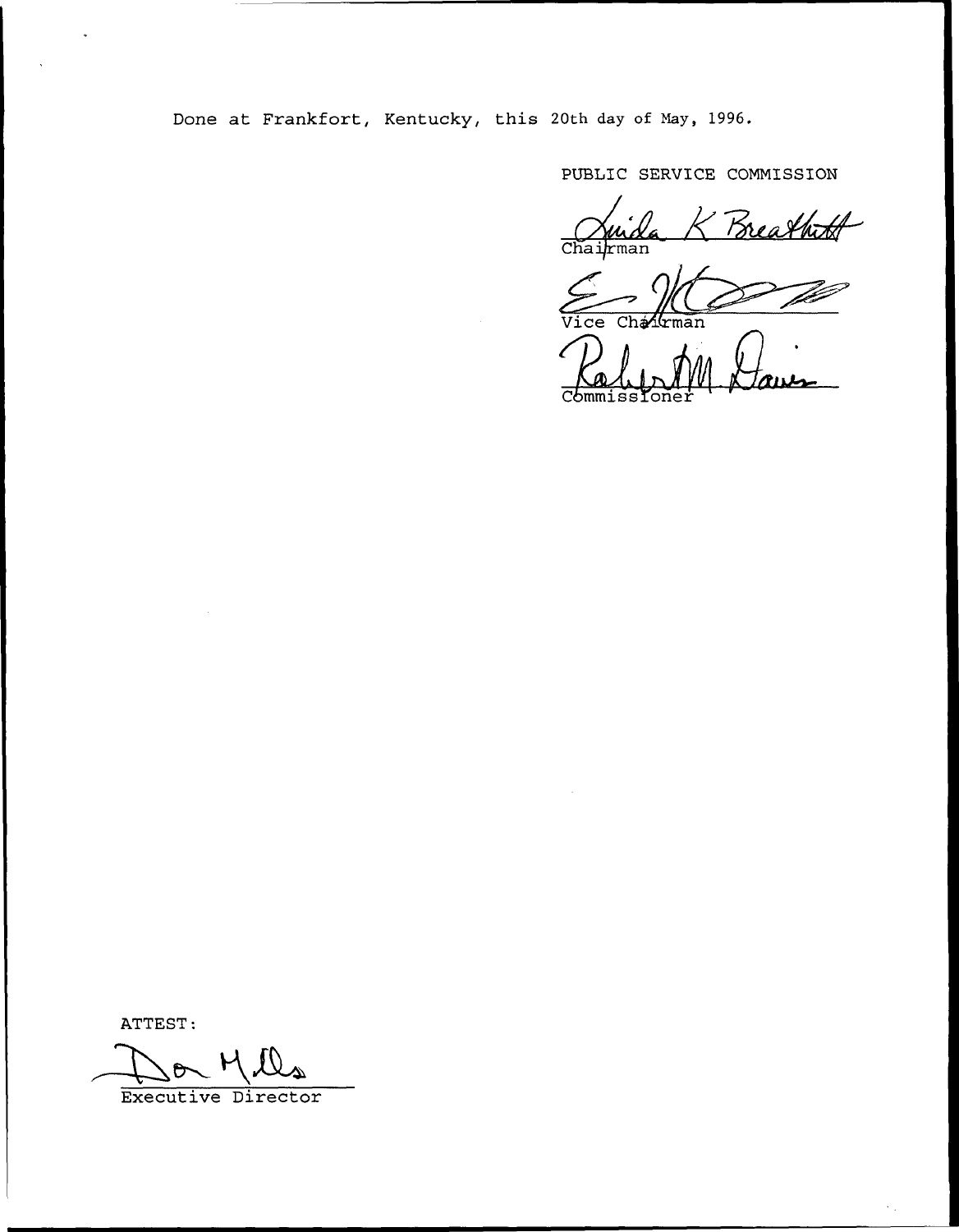#### APPENDIX A

APPENDIX TO AN ORDER OF THE KENTUCKY PUBLIC SERVICE COMMISSION IN CASE NO. 96-120 DATED NAY 20, 1996.

The following rates and charges are prescribed for the customers in the area served by Powell's Valley Water District. All other rates and charges not specifically mentioned herein shall remain the same as those in effect under authority of the Commission prior to the effective date of this Order.

### RATES: Monthlv

|  |  | First 2,000 Gallons<br>Next 2,000 Gallons<br>Next 2,000 Gallons<br>Over 6,000 Gallons |  | \$11.89 Minimum Bill<br>$5.28$ per 1,000 gallons<br>4.03 per 1,000 gallons<br>4.09 per $1,000$ gallons |  |
|--|--|---------------------------------------------------------------------------------------|--|--------------------------------------------------------------------------------------------------------|--|
|--|--|---------------------------------------------------------------------------------------|--|--------------------------------------------------------------------------------------------------------|--|

A surcharge of \$0.22 per 1,000 gallons shall remain in effect for one month or until \$1,326.82 has been collected to pay Beech Fork Water Commission for purchases from August 1995 through March 1996.